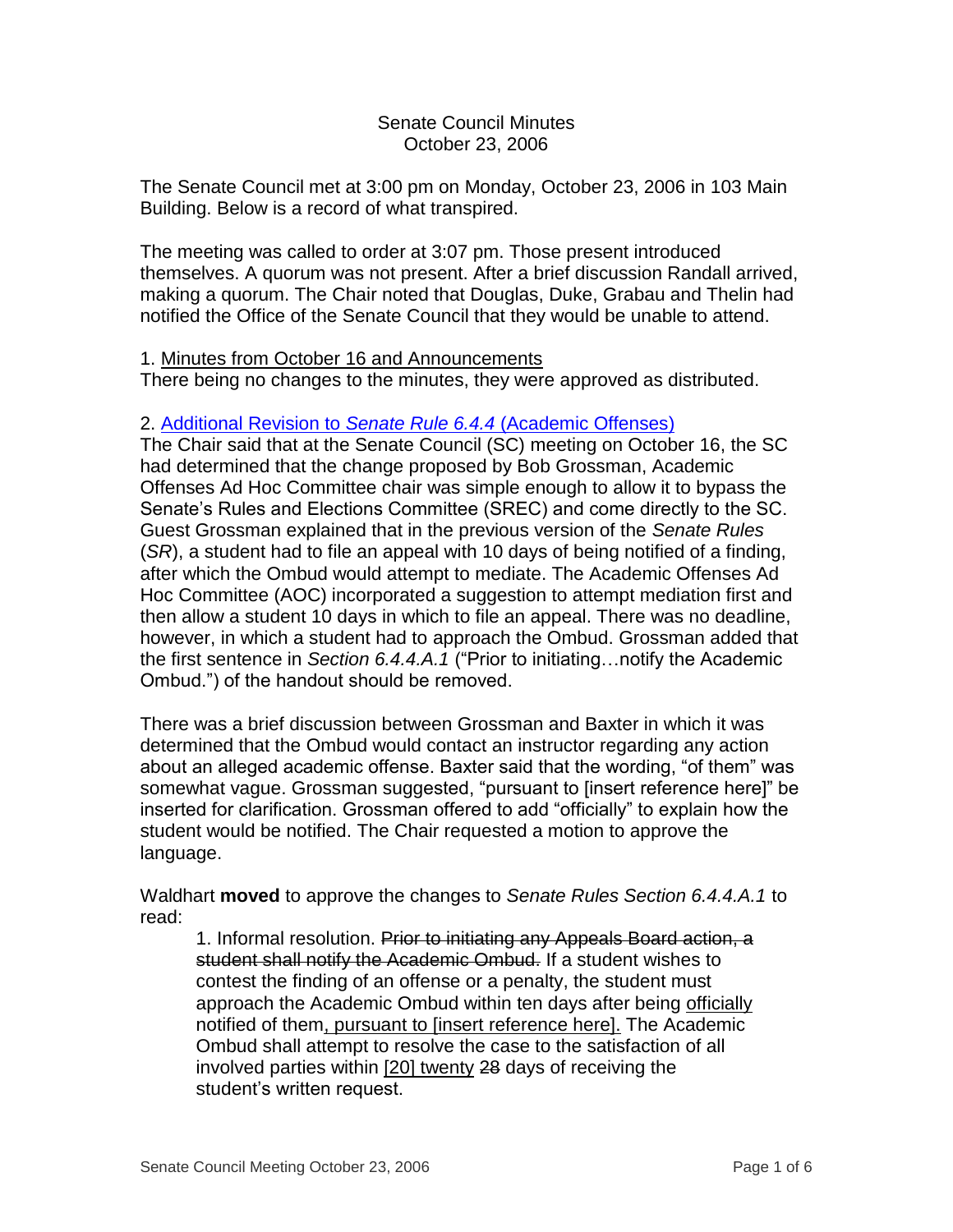and also approve the suggested change to *Section 6.4.4.C*. Waldhart added that the changes, if approved by the Senate, should be codified without further SREC attention. Randall **seconded**. Grossman suggested the change be effective immediately upon approval. The Chair asked for input. Grossman said that the deadline after being notified had originally been 10 days. The Office of the Ombud was currently telling instructors to use "10 days" in letters, even though the deadline was not currently mentioned in the *SR*. If the change was not effective now, a student could come back many years later for an appeal. The Chair opined that there was obviously a deadline and that the effect of the revision would not be creating one. Waldhart said that the intent of the revision was to clarify the time limit, so she added "effective immediately upon approval by the Senate." Randall agreed. A **vote** was taken and the motion **passed** unanimously in a show of hands. The motion goes to the Senate with a positive recommendation.

Lesnaw initiated a discussion regarding the official number of SC members needed for a quorum and how the minutes would reflect the votes. After a brief discussion, the Chair agreed to Lesnaw's suggestion that he formally abstain in all votes, to record his vote as part of the quorum. Therefore, the final vote on agenda item number one, the change to *Section 6.4.4*, will be recorded as having **passed** in a show of hands with five in favor and one abstaining.

## 3. [New Graduate Certificate: Applied Statistics](http://www.uky.edu/USC/New/files/20061023/New%20Graduate%20Certificate%20Applied%20Statistics_Complete.pdf)

The Chair invited Guest Arnold Stromberg, Director of Graduate Studies in the Department of Statistics, to share information about the proposal for a new Graduate Certificate in Applied Statistics. Stromberg said that the new graduate certificate would put structure and credit around graduate statistics classes and those statistics classes not in the Department of Statistics. Students had been asking for something to give them an official record of accomplishing something in the field of statistics, so the certificate was put together for that reason. Stromberg said that there would be a couple of introductory courses, three courses chosen from three groups of courses and one course from outside Statistics. He said that, presumably, the outside course would be from the home department. He ended by saying that it would require no additional financial expenditure to offer the certificate.

In response to a question by Baxter, Stromberg explained that the certificate was primarily for non-majors; graduate students in Statistics do not receive credit for the courses involved in the certificate. He said that some students needed statistical analysis for their dissertation and that Statistics wanted to encourage students to receive instruction in statistics from the Department of Statistics. Waldhart said that the certificate looked interesting, adding that in the past three years, there were about three doctoral students in her area who would have loved to have earned such a certificate. Stromberg said it would be beneficial to students to have the certificate listed on their transcript and resumé. Lesnaw asked about the number of students who would be involved and what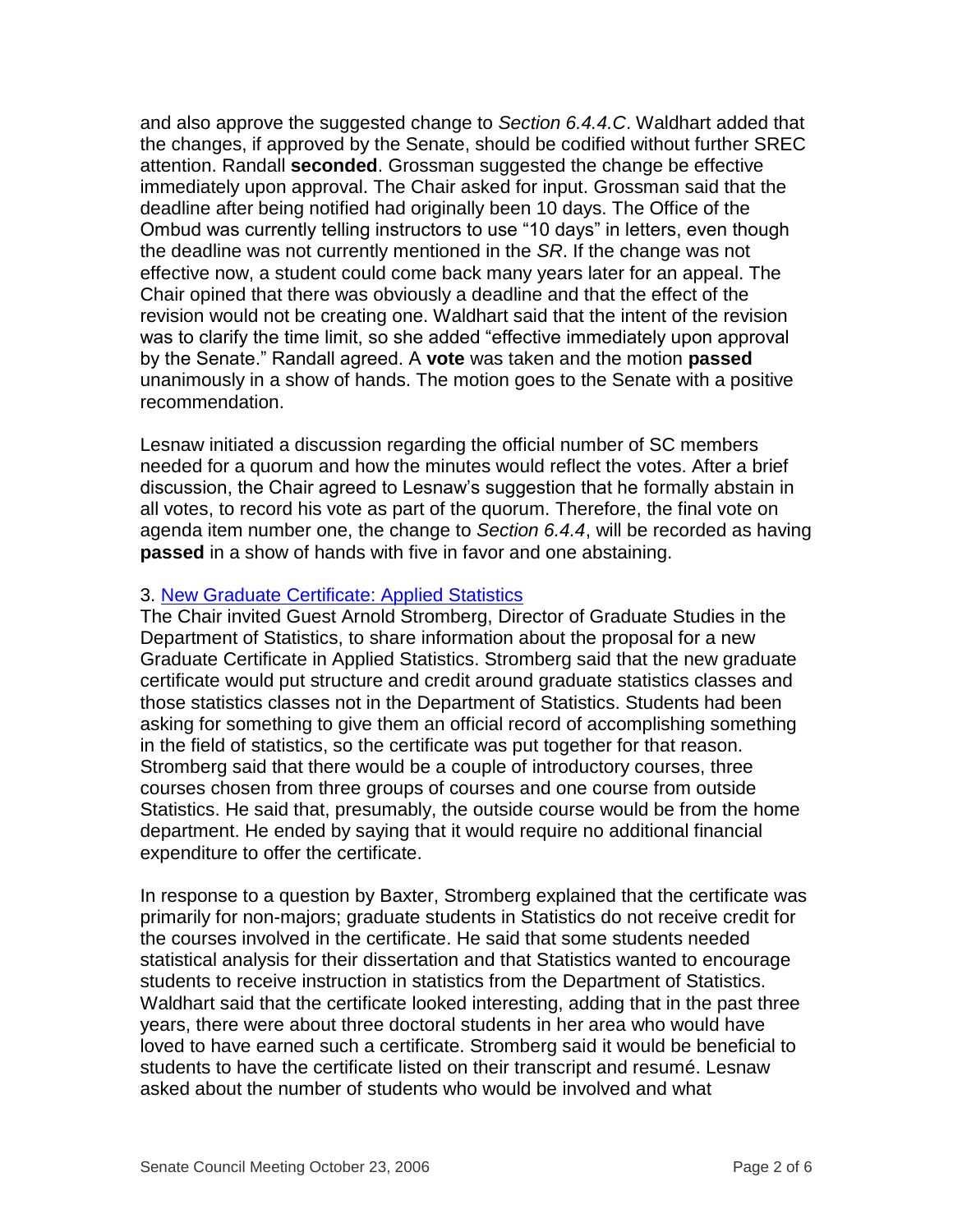departments they would represent. Stromberg said that about 20 would be expected every year, many from business, agriculture and some sociology. In response to Lesnaw, Stromberg said that there were some biology students who would likely be involved in the certificate.

The Chair asked for clarification about the word "generally" in the sentence about "….completing 12-15 hours of class work with no grade lower than a B…." and wondered if it could be removed. Stromberg acknowledged that course STA 580 was incorrectly paired with STA 671; STA 671 should have been paired with STA 681. In response to Baxter, Stromberg said that the 12-15 hours of class work included the one additional course in applied statistics. Randall suggested the course groups be listed. Waldhart said that would clarify the requirements. In response to a question from Randall, Stromberg said that the committee would need to approve the additional course. He thought that as DGS he would have some initial judgments to make about which courses to accept, but thought it would quickly progress to a stage in which the committee would easily be able to approve or not.

The Chair said that the motion to approve the new Graduate Certificate in Applied Statistics came from the Senate's Academic Programs Committee (SAPC) with a positive recommendation. Stromberg agreed to remove the word "generally," make the requirements a list, change the misidentified STA 580 paired with STA 671 to STA 681 paired with STA 671, and add the description of STA 681 to the proposal. A **vote** was taken and the motion with stated changes **passed** in a show of hands with five in favor and one abstaining.

## 4. [New Program: MS in Athletic Training](http://www.uky.edu/USC/New/files/20061023/MS%20Athletic%20Training%20_with%20CVs_Complete.pdf)

Guest Carl Mattacola explained that he and another faculty member had been hired in 1999 into a tenure track line in the College of Health Sciences. Although there was a moratorium on new degree programs at the time, a track was created in kinesiology with an eye for developing a masters program. Two separate external review groups had studied the need for such a program and said that the curriculum was feasible and was in an area in which there was need. Mattacola added that in February 2006, he requested that Dean Cibulka put the new program on an agenda for the College of Education to review, although it would be primarily Kinesiology faculty involved. The entire College of Education approved the proposal. The Chair said that the proposal came from the SAPC with a positive recommendation.

In response to Baxter, Mattacola said that approximately 10 – 12 students per year would be in the program, primarily those in the kinesiology program. Waldhart asked about what students currently in the MS program in kinesiology could say about any focus in their training. Mattacola said that from a recruitment standpoint, students currently note on resumés that they have a specialty in athletic training.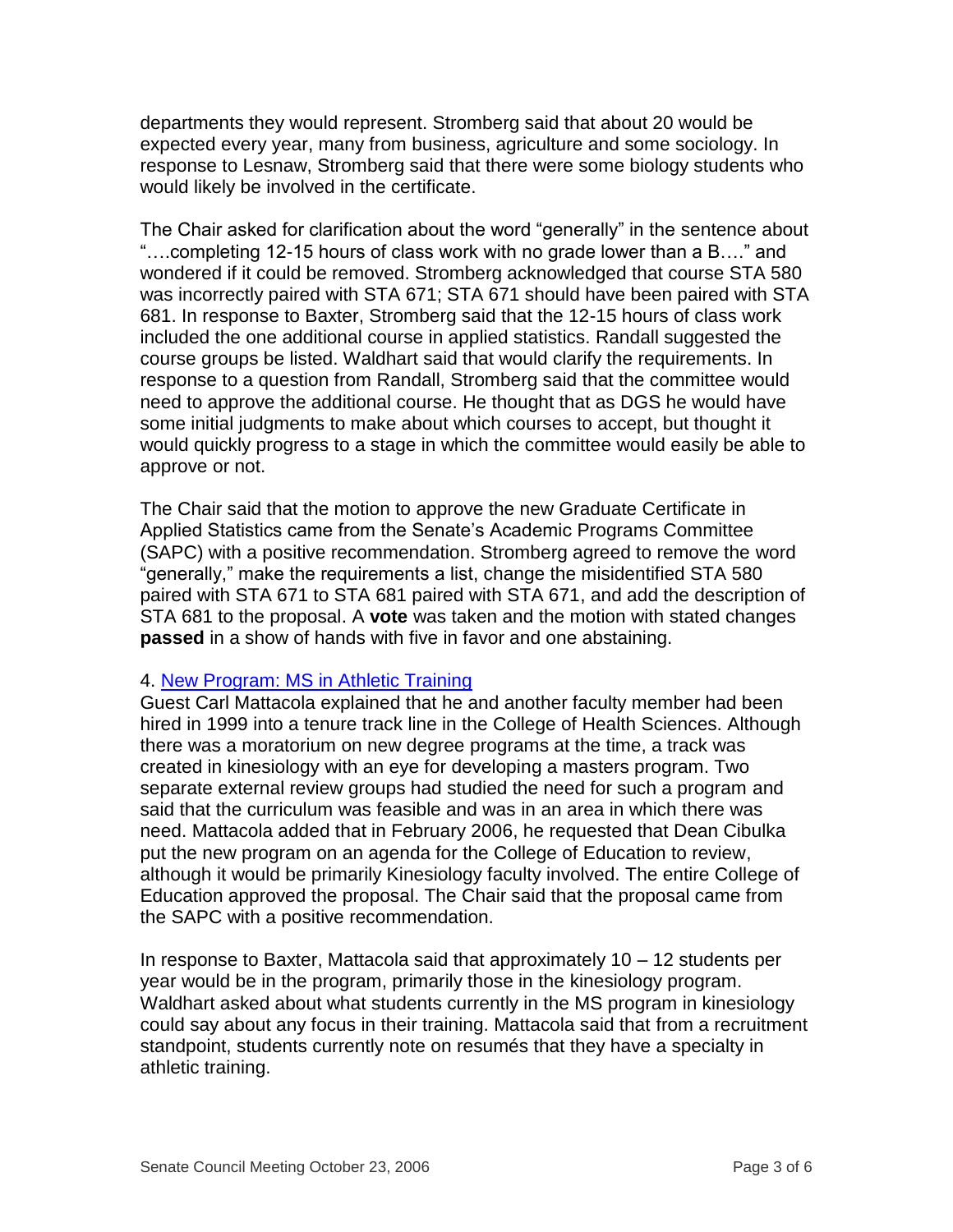The Chair invited Guest Keith Webster, an athletics trainer in the Department of Athletics, to offer a comment should he wish to. Webster said that the profession of athletic training had advanced and that there would be 10 students in the fully funded program in the Department of Athletics. Mattacola added that there were another five students outside of Athletics who were also fully funded.

A **vote** was taken on the motion to approve an MS in Athletic Training and send the proposal to the Senate with a positive recommendation. The motion **passed** in a show of hands with five in favor and one abstaining.

# 5. [Honorary Degree Requirements \(from Senate's Admissions and Academic](http://www.uky.edu/USC/New/files/20061023/A&AS_Honorary%20Degrees_Complete.pdf)  [Standards Cmte\)](http://www.uky.edu/USC/New/files/20061023/A&AS_Honorary%20Degrees_Complete.pdf)

The Chair shared that there was insufficient time to create new qualifications for 2006 – 2007 Honorary Degree recipients, so the SC and Senate approved the existing qualifications for 2006 – 2007 only. The Senate's Admissions and Academic Standards Committee (SA&ASC) reviewed the current qualifications and moved six of them to a "Conditions" section and place the remaining three items under the heading of "Principles." Otherwise, the qualifications were largely the same. Ken Calvert, SA&ASC chair, was unable to attend the SC meeting. He had informed the Chair know that the SA&ASC did not have a preference as to whether or not current faculty and staff should be eligible. The SA&ASC did, however, feel strongly that current employees should, if eligible, be guided by the same regulations as non-employees.

The Chair added that Davy Jones had supplied him with a newspaper clipping from 1913 in which faculty members were conferring honorary degrees upon one another and using honorary degrees with names that sounded similar to earned degrees. That was the impetus for not allowing current employees to be granted an honorary degree and for using names that would easily differentiate between an earned and honorary degree. The Chair said that in the spirit of shared governance, he emailed both President Todd and Provost Subbaswamy to inquire into their opinion of current employees receiving an honorary degree; both preferred excluding current employees from receiving honorary degrees.

Randall offered a **revision** to change the wording of *[Section 5.4.2.4B.5](http://www.uky.edu/USC/New/files/20061023/HonDegCond%20track%20changes.pdf)* to "Current and fFormer faculty and staff of the University of Kentucky shall meet the same criteria as other nominees; current faculty and staff are not eligible." Waldhart **seconded**. A **vote** was taken on the motion to send the revised qualifications for honorary degrees to the Senate with a positive recommendation, to go into effect for the 2007 – 2008 academic year. The motion **passed** in a show of hands with five in favor and one abstaining.

6. Discussion – Presentation to Senate RE: Chandler Hospital Update The Chair explained that the first phase of the hospital expansion, the patient care facility, would cost approximately \$450 million. Faculty trustee Ernie Yanarella has suggested a presentation on the progress of the new hospital with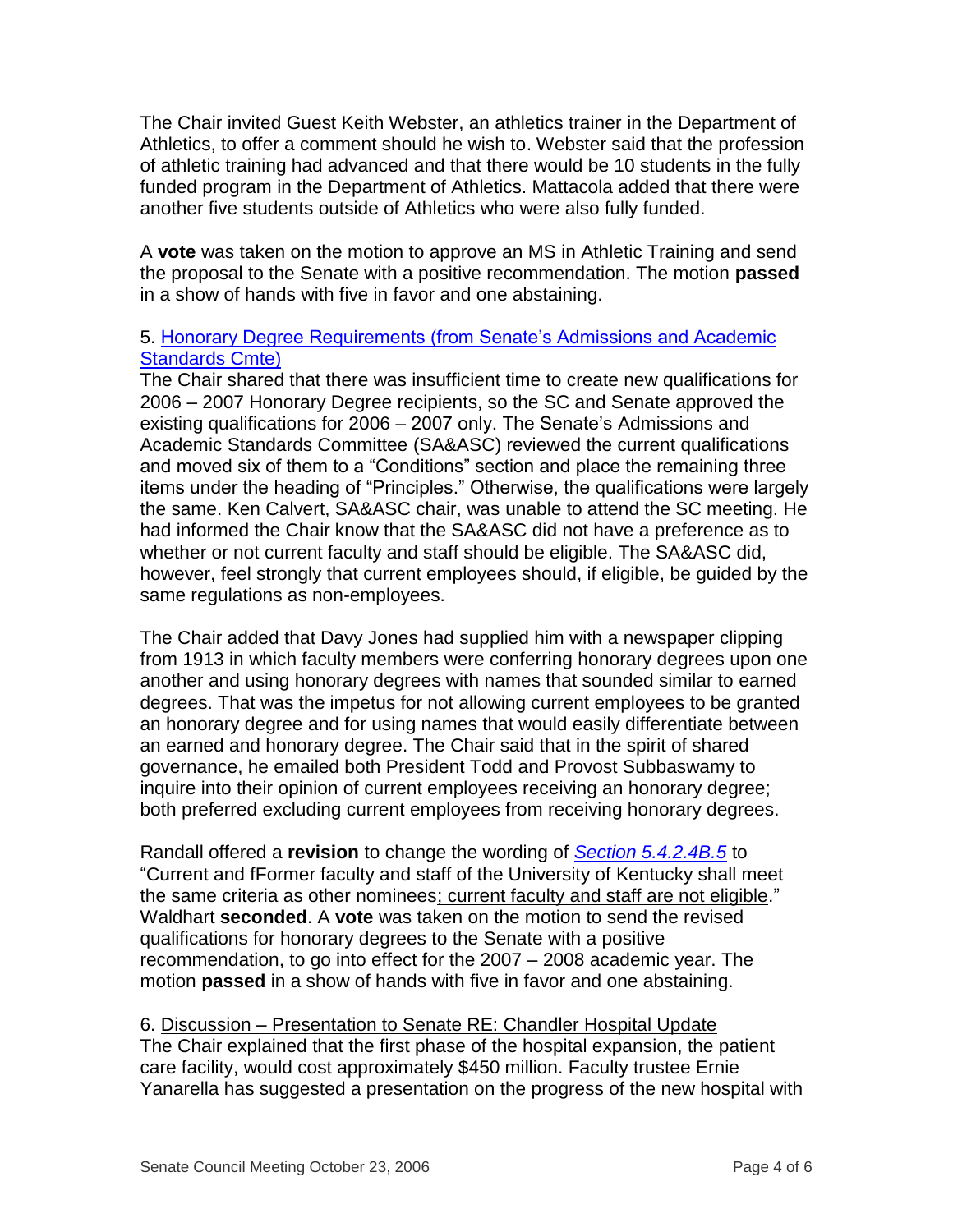30 minutes for presentation and 15 minutes for questions and answers. The Chair asked what SC members thought about such a time frame.

There was a discussion on the appropriate length of a presentation as well as what particular aspects of the new hospital would be most appropriate for an audience of senators. It was ultimately decided that some portion of an update on the new hospital facility would be emailed to senators, but a presentation (less than 30 minutes with 15 minutes for Q&A) to the Senate should be on the topic of the new educational complex. The Chair said he would contact those involved in the presentation to ask for a synopsis of the presentation and return with that information to a future SC meeting.

## 7. Historical – [Graduate Certificate in Gerontology](http://www.uky.edu/USC/New/files/20061023/Gerontology.pdf)

The Chair recalled that due to changes in the practice by which graduate certificates (grad certs) were approved, some historical grad certs were only approved by the Graduate Council and then sent directly to the Registrar. There was a push to formally approve these historical grad certs within the current approval process. The Chair noted that since these certificates were currently being awarded to students and had students enrolled in them, the historical grad certs were not sent to a committee for review, but rather were sent directly to the SC for approval, to go to the Senate for final approval.

Lesnaw **moved** to approve the Graduate Certificate in Gerontology and send it to the Senate with a positive recommendation, to become effective immediately upon Senate approval. Harley **seconded**. The motion **passed** in a show of hands with five in favor and one abstaining.

#### 8. Historical – [Graduate Certificate in Health Communication](http://www.uky.edu/USC/New/files/20061023/Health%20Communication.pdf)

Waldhart **moved** to approve the Graduate Certificate in Health Communication and send it to the Senate with a positive recommendation, to become effective immediately upon Senate approval. Lesnaw **seconded**. A **vote** was taken on the motion, which **passed** in a show of hands with five in favor and one abstaining.

#### 9. Historical – [Graduate Certificate in Informatics](http://www.uky.edu/USC/New/files/20061023/Informatics.pdf)

Baxter **moved** to approve the Graduate Certificate in Informatics and send it to the Senate with a positive recommendation, to become effective immediately upon Senate approval. Lesnaw **seconded**. A **vote** was taken on the motion, which **passed** in a show of hands with five in favor and one abstaining.

The Chair noted that the process of composing the membership of the University Joint Committee on Honorary Degrees went very well this first time around, especially with regard to the interface with the Office of the President. The Chair said that this should be a model for future joint efforts.

Upon the request of the Chair, Lesnaw **moved** to adjourn. Harley **seconded**. The meeting ended at 4:15 pm.